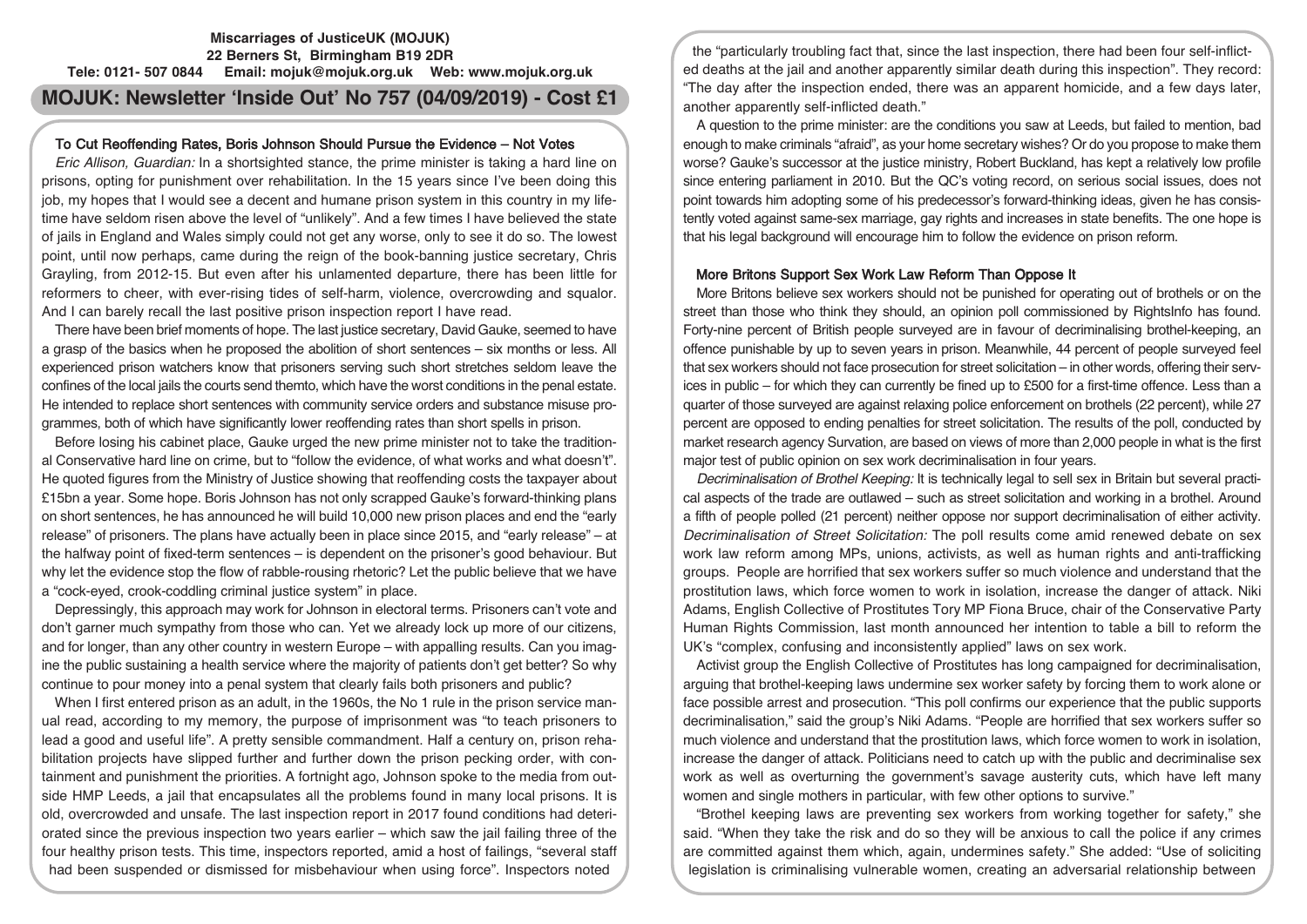street sex workers and the police. This contributes to the under-reporting of a wide range of crimes committed against street sex workers, with perpetrators continuing to pose a threat to sex workers and other community members."

Professor Teela Sanders, criminology expert at the University of Leicester who is also among the hub's chairwomen, added that UK law is "out of step with public opinion" and does not reflect "more liberal attitudes" towards sexuality seen in societal surveys. "The British public do not support a punitive approach to sex work but are open to decriminalisation," she said. "This result continues to suggest that if politicians were brave enough to think about the impracticalities of the current laws and how damaging they are, then there would not be a backlash." A 2015 poll conducted by YouGov asked the public whether it would support or oppose the "full decriminalisation" of prostitution, provided it was consensual, with 54 percent answering in favour and 21 percent opposed.

Dr Rosie Campbell OBE, York University, "Brothel keeping laws are preventing sex workers from working together for safety," she said. "When they take the risk and do so they will be anxious to call the police if any crimes are committed against them which, again, undermines safety." She added: "Use of soliciting legislation is criminalising vulnerable women, creating an adversarial relationship between street sex workers and the police. This contributes to the underreporting of a wide range of crimes committed against street sex workers, with perpetrators continuing to pose a threat to sex workers and other community members."

Professor Teela Sanders, criminology expert at the University of Leicester who is also among the hub's chairwomen, added that UK law is "out of step with public opinion" and does not reflect "more liberal attitudes" towards sexuality seen in societal surveys. "The British public do not support a punitive approach to sex work but are open to decriminalisation," she said. "This result continues to suggest that if politicians were brave enough to think about the impracticalities of the current laws and how damaging they are, then there would not be a backlash." Should Sex Workers' Clients Face Criminal Punishment? The latest poll stops short of gauging the public's opinion on the thorny debate of whether sex workers' clients should face criminal punishment. However a 2014 poll conducted by market research firm Growth for Knowledge, commissioned by the Campaign for Radical Sociology, found that 51 percent of Britons were also opposed to criminalising sex workers' clients. In 2015, Northern Ireland reformed its laws to decriminalise those who sell sex while cracking down on those buying it – an approach which has been dubbed "the Nordic Model" after it was pioneered in Sweden two decades ago. This model is also endorsed by Fiona Bruce and the Tory human rights commission in its latest report.

But organisations including Amnesty International, the World Health Organisation, UNAIDS and the Royal College of Nursing all advocate instead for the government to fully decriminalise sex work, including those paying for it. It is argued that penalising those buying sex means sex workers must still carry out their business in secret, making them more vulnerable to attack.

Since the Nordic Model was introduced in Ireland in 2017, reports of violent attacks on sex workers have increased by almost 50 percent, according to charity Ugly Mugs. There were around 900 in the year preceding the change and more than 1,400 reports the year after. In 2016, the Home Affairs Select Committee recommended that the government fully decriminalise sex workers as the best means of ensuring their safety. Responding to our poll, a Home Office spokeswoman said that it has no plans to change the law around prostitution and is committed to tackling the harm and exploitation associated with sex work. "That is why we commissioned research into the scale and nature of prostitution in England and Wales," she said. "We have some of the most stringent human trafficking and modern slavery laws in the world and are providing £100m in funding to tackle all forms of violence against women and girls."

## Abuse and Negligence in Full Sutton Segregation Unit

Salutations once again from the circus that is the Full Sutton segregation unit trainwreck. Sadly nothing much here has changed and the saga continues with an unbelievable series of events, stranger than fiction, that shows no sign of abating. Imagine Shawshank Redemption meets One Flew Over the Cuckoo's Nest meets Porridge. An entertaining storyline if it weren't so serious and happening all around me. George Black reports from inside Full Sutton prison.

I can hardly hear myself think as I write this because four more cells (that's two more than yesterday) are in the process of being rearranged by guys obviously suffering from frustration and differing levels of personal mental health crisis who feel they have been left no alternative, and have decided as a last resort they will be heard at any costs. Between you and me, they might not fully appreciate how inconsiderate and out of tune their rhythms actually are, but even then they still have the full support of nearly every inmate in the seg.

More worrying is the dawning realisation that every person in this seg unit, inmates and staff alike, is being seriously desensitised to the daily ravages of war that tit-for-tat behaviours and others of an unprofessional nature are causing and are now so deeply entrenched that they are just accepted and expected and anything less than an inferno hardly gets any attention or even raises an eyebrow in response.

For example, since the Great Fire of Tuesday 14 May 2019, there have been a few others which were insignificant by comparison and forgotten about nearly as quickly as they were started and extinguished. The main participants in the Great Fire nearly died as a result of negligence: the new smoke alarm systems were turned off because they kept shorting the hot water supply; the nearest fire hose wasn't working; nor were any of the breathing apparatus masks, and nobody was responding to cell bells or to the whole seg shouting and banging on their doors. Because of this negligence being so apparent, the two main participants were moved to wings within two days, given TVs, taken off Basic regime, given a smokers' pack and provided with canteen that week. 'Rather than interview and contribute positively towards any rehabilitative efforts, some staff prefer to manipulate situations with unstable prisoners to create opportunities for personal entertainment. All this leads me to ponder that, while some inmates may or may not be guilty of lighting fires, the same doubt as to guilt cannot be applied to the nefarious activities of certain governors who are 100% guilty and deserve to be charged, convicted and imprisoned for their role in the cruel and unusual offence of 'psychological arson'.

The elements of this charge are providing the kindling and intentionally igniting the fuses of inmates in their care, who they know to clearly have fragile, emotional and mental health conditions. At some very vulnerable inmates' expense, there seems to be a managerial need to stoke the fires. This mainly occurs through a mix of subtle and craftily instigated head-games, straight out provocation/intimidation and the lowest form of all authoritative abuse, the tried, tested and well-established turning a blind eye and deliberately pretending to be ignorant trick.

A different governor attends the seg almost daily, on their flying visits, to verify our existence, and very little else of any meaningful consequence. Recently I have spoken to three different governors, each one of whom - after asking me if I was 'alive and well', and appearing to be a little confused and disappointed to learn from me that 'obviously I am still alive and no, I am not well' - reluctantly promised to come back after completing the seg unit rounds. Not surprisingly, none returned to finish their responsibilities.

Full Sutton seg unit has always been one of those places where the regime encourages inmates to turn on each other verbally, mentally and physically, like scenes from Lord of the Flies. This has always served the purpose of further dividing and conquering an already subjugated people, making us even easier prey.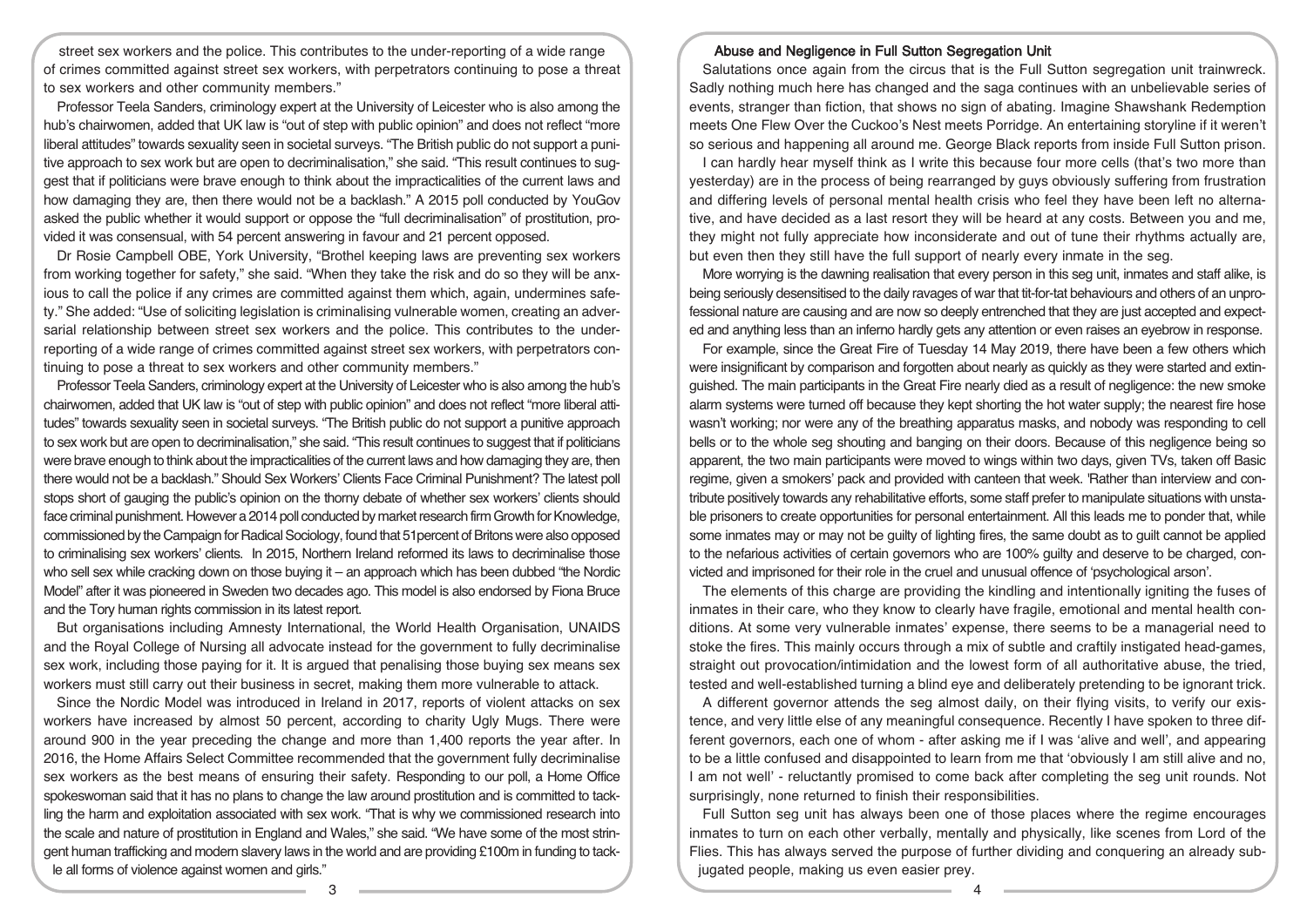Rather than interview and contribute positively towards any rehabilitative efforts, some staff prefer to manipulate situations with unstable prisoners to create opportunities for personal entertainment. Then there are the Judge Dredd types who prefer to apply additional punishments according to what they consider appropriate, based on their own warped perceptions of justice, and feelings of self-importance. What makes you laugh is that you have nursing staff in care homes being secretly filmed beating the crap out of their completely innocent, disabled patients, yet the governors of this prison would have you believe that nothing like that could ever go on here, because they are working tirelessly under very difficult circumstances to manage this unprecedented level of indiscipline, blah blah blah. So we are supposed to believe that while disabled people get beaten up by care staff (fact), convicted criminals are treated fairly…

Last night a prisoner was eating his own faeces and squirting it through his smashed observation panel out of his mouth and on to the landing, up the walls and everywhere he could reach. This morning every prisoner in the seg is being punished because we won't turn on this inmate. The only unusual thing about this situation is that he's started to use his mouth to spray the mess around; normally he just flicks it off a spoon.

This inmate is one of the stalwarts who have been smashing up, dirty protesting, self-harming, lighting fires, climbing on the netting and crying out for help for the past four months that I have personally witnessed. On 19 June every inmate in the seg heard a mental health nurse tell this prisoner to hang himself and stop wasting officers' time, after he and another prisoner had self-harmed.

A lot of inmates have reported to me that their Assessment, Care in Custody and Teamwork (ACCT) files have been closed, without their knowledge or consultation. Custody Managers are falsifying the documentation to exclude prisoners from participating and preventing the closure of these files, which provide inmates with support but mean staff have to make regular checks on them up to five times an hour. This is a scandal.

• On 30 May 2019 I submitted two 'confidential access' complaints to the Number 1 Governor and Chairman of the Independent Monitoring Board (IMB) concerning a prisoner who had self-harmed in a cell upstairs, smearing blood all over his walls. This prisoner was relocated into one of the old smashed up cells next door to me (cell 26), with no sink, toilet, furniture or bedding, and no working cell bell or observation panel in his door. He self-harmed again and was banging his cell door all night, as was the rest of the seg unit to get attention. He was also shouting out 'Are you going to answer my cell bell? Oh you can't, because I haven't got one.' I reported this incident to a governor the next morning. The governor documented on my file that I complained to him about my neighbour banging all night, when the truth is that I complained that a suicide risk prisoner was put in a cell with no working cell bell. This inmate was moved cells later the next day, self-harmed again and is now on a constant watch in the health care after another serious attempt.

• 'Polish', a persistent cell-smasher-upper, was refused numerous meals over a period of months. He was involved in numerous smash-ups and dirty protests, and incomprehensibly slashed himself up quite seriously 11 days before the end of his sentence. He told me that a governor had telephoned his mum in Poland and told her that her son was unable to phone her because he was being disruptive and had covered himself in excrement.

• On 3 July an inmate was refused his meal because he took too long to get off his bed. As a result he smashed his observation panel, ate some glass and, after speaking to a nurse, tried to hang himself. The noose slipped and he was left tip-toeing on the floor, shouting for his neighbours to call staff to cut him down. This prisoner could easily have died.

• An inmate who had a verbal disagreement with a female officer had a cup of urine thrown in his face by the seg cleaner the next day. When staff failed to intervene, this prisoner selfharmed in protest. • 'Listen', an already manic and highly agitated inmate, did not receive his canteen and tried to hang himself. Staff intervened and relocated him into the cell next door to me. He was refused his meal and then proceeded to smash up and self-harm again.

Staff have been conducting inmates' ACCT reviews out on the landings in open view and hearing of other prisoners (who have smashed out their observation panels in their cell doors). This is to cause the inmate on the ACCT to be distressed, embarrassed, intimidate and reluctant to take part in the review, because they are aware there is no confidentiality and that other prisoners will use any information they can to abuse them. (I have reported this situation to governors and the IMB, but I'm just met with goofy smiles and my complaint responses acknowledge this is a problem.) It is only a matter of time before someone dies and the truth is covered up with lies.

Please write letters of complaint to:

• Full Sutton governor Gareth Sands, HMP Full Sutton, Moor Lane York YO41 1PS

• Lisa Forbes MP, House of Commons SW1A 0AA, Email lisa.forbes.mp@parliament.uk And copy to me: • George Black A3887AE, HMP Full Sutton, Moor Lane York YO41 1PS.

#### Robber Robbed, Whilst Robbing!

A man in Washington who called police to report that his car had been stolen wound up behind bars himself when police discovered he had allegedly been robbing a store across the street when his vehicle was taken. William Kelley made a call to the Kennewick Police Department at around 6 a.m. on Sunday morning to report the theft of his red 1992 Chevy pickup truck. Security camera footage obtained by the police show that a male on a bicycle was riding past the vehicle when he discovered the keys to Kelley's truck had been left on the seat. The individual then took his bike, placed it in the bed of the truck, and fled the scene of the crime in the stolen vehicle. However, upon further review of the security footage, police discovered that the reason Kelley was at that location early Sunday morning was because he was in the middle of allegedly stealing items from a business right across the street. Kelley was immediately jailed in the early hours of Sunday morning and charged with burglary, according to a statement by the Kennewick Police Department. Kelley's 1992 Chevy pickup truck has still not been located.

#### What is a "Deputy" in the Court of Protection?

A deputy is a person that is appointed by the Court of Protection to make decisions on behalf of someone who no longer has mental capacity to make these decisions.

Mental capacity is usually lost due to an impairment or disturbance in the functioning in the brain. These may be the result of: Dementia, Alzheimer's or other age-related conditions; Traumatic brain injury; Autism, learning disabilities, Down's Syndrome; or Substance abuse. It should be noted that there are numerous other factors that can cause somebody to lack capacity to make decisions in addition to those mentioned above.

Losing mental capacity means that individuals may require a separate person to make decisions on their behalf. These decisions can relate to matters involving the individual's health and welfare, for example; where they should live, the type of care they require and, on occasion, the type of medical treatment they receive. Individuals may also need someone to manage their property and financial affairs, which can include the management of their bank accounts, paying debts and taxes, and managing any property that they own.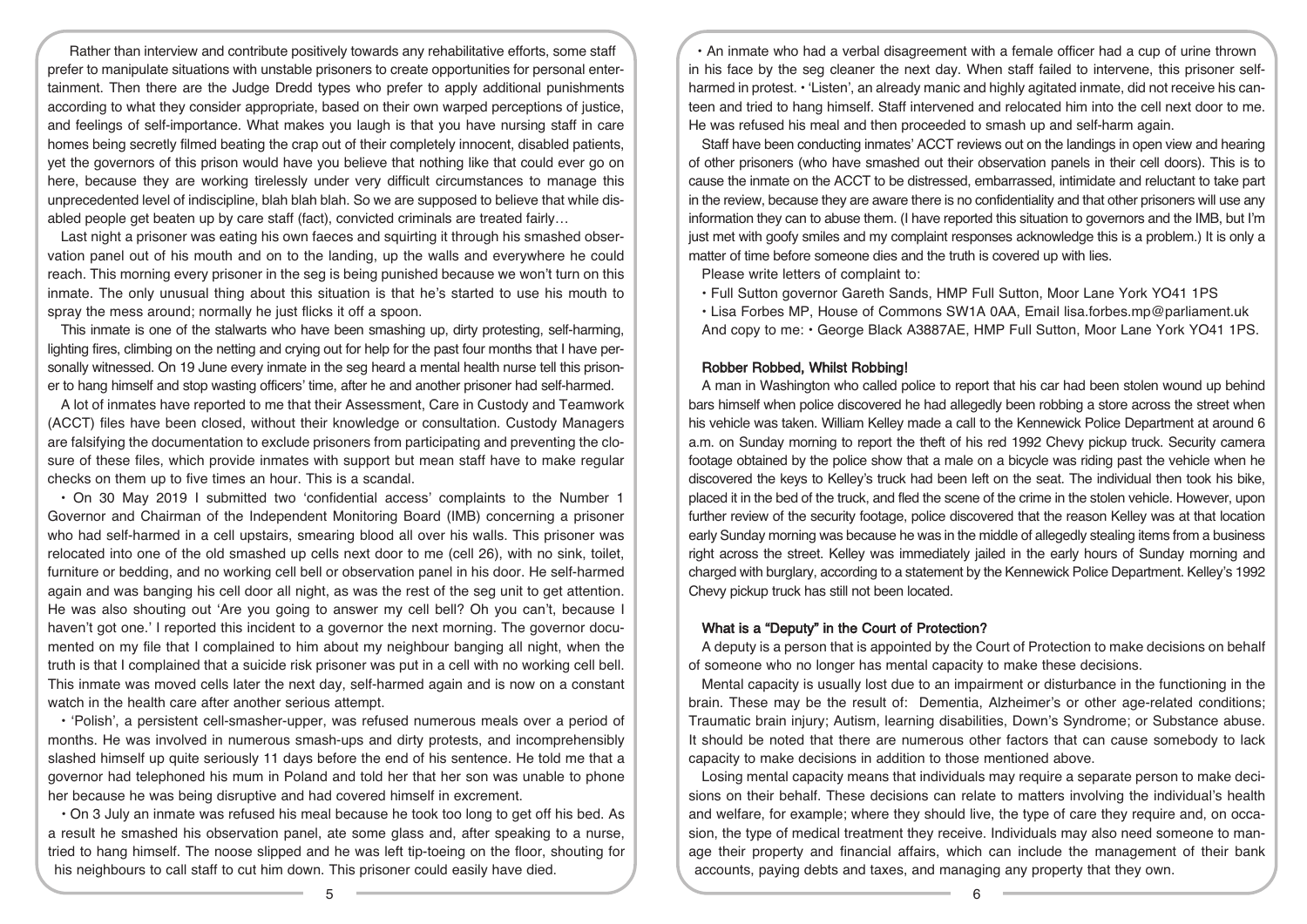Usually, a deputy is a family member or close friend of the person needing assistance, however, on occasion the Court of Protection will appoint an independent deputy from a panel of deputies in instances where the is not a suitable person able to take on the role of deputy. A deputy's decisions, regardless of whether they are making health and welfare or property and financial decisions must always be in the other person's best interests and should consider the actions and decisions that individual took in the past when they still had capacity. It is also a deputy's responsibility to apply a high standard of care when making decisions. They should, when necessary, consult others such as other relatives or relevant professionals when making their decisions as well as take appropriate measures to try and help the person without capacity understand the decision that has been made.

#### Suspected Poachers Eaten by Lions - That Should Teach Them to Fuck With Nature

Poachers who broke into a popular game reserve to hunt rhinos are believed to have been killed and eaten by lions. The owner of Sibya Game Reserve in Kenton-on-Sea, a coastal town in South Africa, said very little of the men could be recovered, Newsweek reports. Authorities recovered body parts, three pairs of shoes, wire cutters, high-powered hunting rifles with silencers, and a type of axe used for removing rhino horns. Park owner Nick Fox said: "The only body part we found was one skull and one bit of pelvis, everything else was completely gone. "There is so little left that they don't know exactly how many people were killed, we suspect three because we found three sets of shoes and three sets of gloves." Mr Fox said the incident was sad but should send a "message" to other poachers. "They came heavily armed with hunting rifles and axes which we have recovered and enough food to last them for several days so we suspect they were after all of our rhinos here. "But the lions are our watchers and guardians and they picked the wrong pride and became a meal."

#### Will a Prison Sentence Break Your 'Continuous Residence' in the UK?

Gherson Immigration: In the recent case Secretary of State for the Home Department (Appellant) v Franco Vomero (Italy) (Respondent), the respondent Mr Vomero, who is an Italian national, moved to the UK with his future wife, a UK national, in 1985. In 2001 he was sentenced to five years' imprisonment for manslaughter and was released in July 2006. On 23 March 2007 the Home Secretary decided to deport him under regulations 19(3)(b) and 21 of the Immigration (European Economic Area) Regulations 2006, which permitted the Home Secretary to deport a national of another member state where the removal was justified on the grounds of public policy, public security or public health. Regulation 21 gives effect to articles 27 and 28 of Directive 2004/38/EC ("Directive").

In October 2007, the Immigration and Asylum Tribunal ("IAT") dismissed Mr Vomero's appeal against the deportation decision. A Senior Immigration Judge then ordered that the IAT's determination be reconsidered. On reconsideration, the IAT allowed Mr Vomero's appeal, and this decision was in turn appealed to the Court of Appeal by the Home Secretary. The Court of Appeal dismissed the Home Secretary's appeal against the second IAT determination which resulted in the case being appealed up to the Supreme Court.

The Supreme Court unanimously allowed the appeal and concluded that it would be necessary for the tribunal, on remittal, to consider not only whether Mr Vomero has acquired a right of permanent residence since the date of the decision to deport him, but also whether there still existed "grounds of public policy or public security" within the meaning of article 28(1) of the Directive on

the basis of which his expulsion could be justified. We now wait to see, therefore, whether the court will consider the period of imprisonment for more than two years which Mr Vomero had undergone by 30 April 2006 as preventing him from acquiring a right of permanent residence on that date and whether a prison sentence would break 'continuous residence' in the UK.

The UK Immigration Rules provide that a person who has been residing legally in the UK for 10 continuous years can apply to settle in the UK. This is also known as an application under the Long Residence provisions. An applicant who has been granted settlement (also known as "indefinite leave to remain") under Long Residence provisions can stay in the UK without any immigration time restrictions. To qualify, the applicant must be able to show at least 10 years continuous "lawful residence" in any immigration category or a combination of different immigration categories. If the applicant is absent from the UK for a period of 6 months or less at any one time, the residence shall not be considered to have been broken. However, if the applicant has been convicted of an offence and was sentenced to a period of imprisonment or was directed to be detained in a young offender institution or secure hospital or has spent a total of more than 18 months absent from the UK during the whole period in question, 'continuous residence' shall be considered to have been broken for the purposes of settlement.

#### Judge Condemns "Embarrassing" Expert Who Used Expletive

Nick Hilborne, Litigation Futures: Mr Justice Martin Spencer: Expert's evidence was intemperate. A High Court judge has taken to task an "embarrassing" medical expert who made "continual apologies" and used "an expletive" during his evidence. Mr Justice Martin Spencer said he did not "altogether exonerate" Slater & Gordon, the claimant's lawyers, for allowing David Sandeman to go into the witness box despite "clear and obvious deficiencies" in his written evidence. "I regret to say that, in my judgment, Mr Sandeman's evidence fell far below the standard to be expected of a reasonable, competent expert witness, both in relation to the preparation of his reports and in relation to his preparing to give evidence. I could see no excuse for this whatever. I should say, though, that I do not altogether exonerate the lawyers who have represented the claimant because they allowed Mr Sandeman to go into the witness box despite these clear and obvious deficiencies in Mr Sandeman's written evidence, and this was something which should have been addressed by the lawyers long before the trial. In the end, the continual apologies from Mr Sandeman in the course of his evidence, as the magnitude of the deficiencies became apparent, were embarrassing".

Describing the expert's oral evidence as "unimpressive", Martin Spencer J said: "It was intemperate, at one stage he even used an expletive, and there was a failure on his part to address the questions that he was being asked: recognising the difficulties of some of the questions, not just from Ms Vickers for the defendant but also from the bench, he would stray into other areas and different areas so as to avoid answering the questions. "I had no doubt, listening to Mr Sandeman's evidence, that this was a deliberate ploy on his part to avoid answering the questions, rather than any kind of misunderstanding on his part as to what he was being asked, and the technique was adopted by him because of the difficulty he found himself in, in addressing the questions."

Martin Spencer J was giving judgment in Arksey v Cambridge University Hospitals NHS Foundation Trust [2019] EWHC 1276 (QB), a medical negligence case in which Margaret Arksey sought damages from the trust for failings to admit her to hospital swiftly enough and in the treatment of her cerebral aneurysm, which left her with "significant disability". The judge said the particulars of claim were based on a medical report by Mr Sandeman, a consultant neurosurgeon, who argued that had Mrs Arksey's condition been managed according to the relevant proto-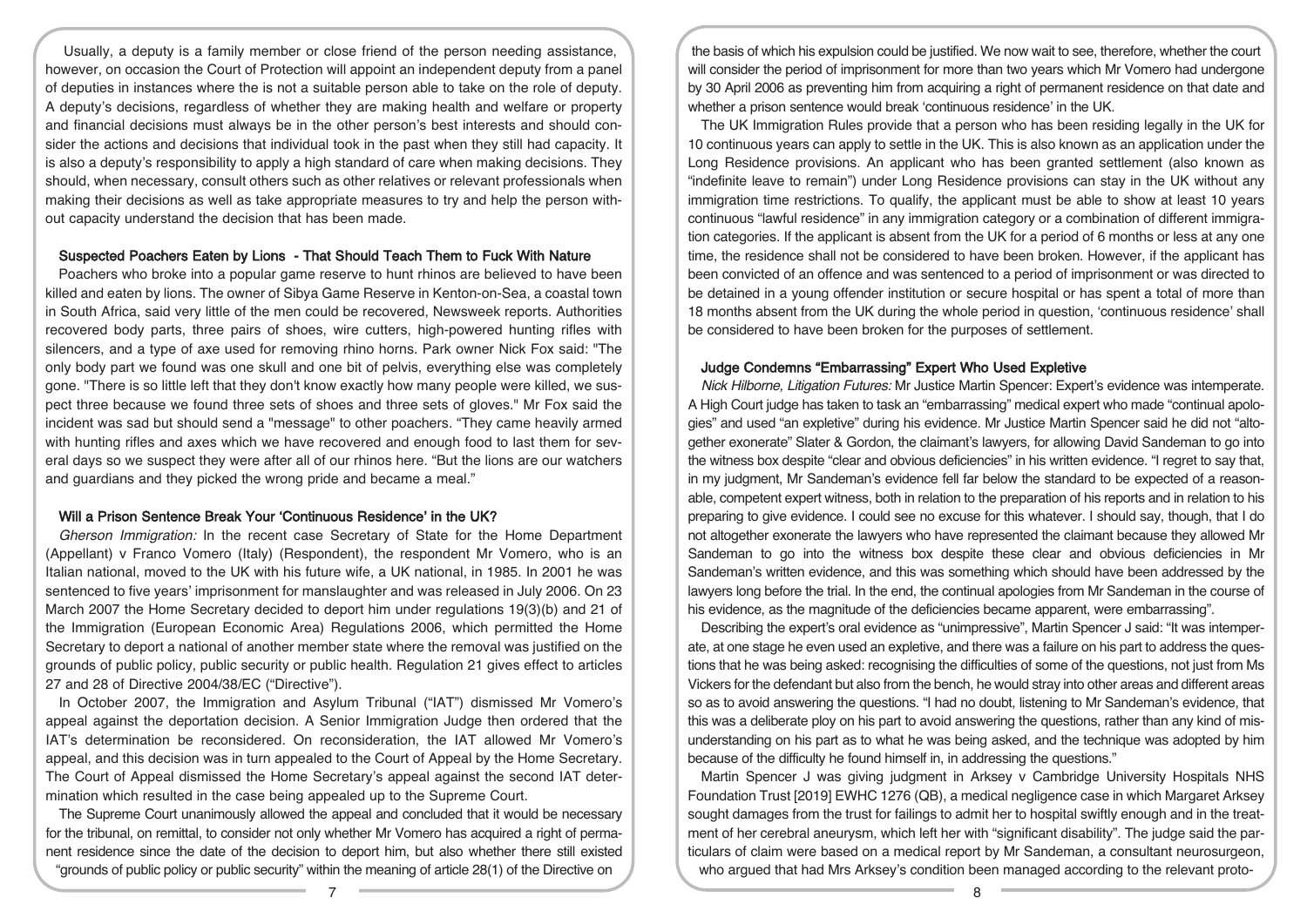col, she would have been less likely to suffer the catastrophic haemorrhage that she did. However, Martin Spencer J said Mr Sandemans' report on liability predated the exchange of pleadings, even though "no reasonable expert" would want to submit a final report until he had seen the defendant's witness statements. The judge said the expert did produce an "addendum report", but "astonishingly" this was served without any consideration of the amended defence.

Mr Sandeman met his opposite number, Mr Battersby, in December 2018, and saw Mr Battersby's two reports, which referred to relevant witness statements and provided a full medical history. This meant, Martin Spencer J said, that it would have been "obvious" to Mr Sandeman that Mr Battersby had access to medical records he had not seen, and he was reporting on a "false, or at least incomplete" basis.

However, "yet more astonishingly", the expert did not draw this to the attention of his instructing solicitor and "told me that it was only in the week before trial, when he had access to the trial bundle which contained the full medical records, that he had access for the first time to the full medical records". The judge went on: "He nevertheless went into the witness box and gave evidence affirming the accuracy and correctness of two medical reports which simply did not stand up to a moment's scrutiny, given that they had been prepared on a false and wholly incomplete basis." In contrast, Mr Battersby was a "wholly straightforward and reliable witness", who prepared reports which "fully complied" with the rules on expert evidence. "I had no difficulty in preferring Mr Battersby's evidence to that of Mr Sandeman on every point of dispute between them." Martin Spencer J ruled that there would be judgment for the claimant only for an admitted breach of duty relating to a delay in treatment, "but otherwise the claim fails".

#### Sheriff Forced to Hold Court In Van Because of Disruptive Prisoner

A sheriff was forced to sentence a man in the back of a prison van after he refused to leave the vehicle, The Times reports. Harrison Long, 28, had been brought to Selkirk Sheriff Court after having been found guilty of a machete attack. He behaved so disruptively, however, that the sheriff, depute fiscal, sheriff clerk and defence lawyer decided to conduct the hearing in the van. During the hearing he banged on the walls of the van and swore repeatedly. He was sentenced to 20 months' imprisonment, after which the sheriff read the sentence out again in open court for "public interest" reasons.

#### Expert "Failed to Provide Objective Opinion", says High Court

Neil Rose, Litigation Futures: An expert witness who said in oral evidence that he saw his role as presenting his side's case "in the most favourable light" has been criticised by the High Court. Mathew Gullick, sitting as a deputy High Court judge, said the expert had acted inconsistently with the duties of an expert as set out by the CPR. In Pepe's Piri Piri Ltd & Anor v Junaid & Ors [2019] EWHC 2097 (QB), a claim over a grilled chicken food franchise, the court received written and oral expert evidence from two chartered accountants, Simon Blake of Price Bailey for the claimants and Vivian Cohen of Frenkels Forensics for the defendants.

Mr Gullick said he agreed with claimant counsel Nigel Jones QC's criticisms that Mr Cohen's report was, in significant part, "more of a critical commentary on the claimants' conduct of the litigation than an assessment of their claimed losses". He continued: "In his oral evidence, Mr Cohen said in response to Mr Jones QC that, although his ultimate duty was to the court, where he was instructed by a particular party then he would do the best that he could to present that party's case in the most favourable light. "I do not regard Mr Cohen's approach, thus

explained, as being consistent with the duties of an expert under CPR part 35. It is not part of the duty of an expert to advance the case of the party instructing them, whether by advancing arguments of fact or law which are outside their expertise or by seeking to present that party's case in a favourable light. An expert witness should present evidence which is uninfluenced by the pressures of litigation and contains independent assistance by way of objective opinion."

The judge accepted Mr Jones QC's submission that Mr Cohen, insofar as he was critical of the claimants' case and of the evidence of Mr Blake, approached the exercise "more as an advocate than as an expert complying with the requirements of CPR part 35". He said it did not mean criticisms made by Mr Cohen were necessarily incorrect, but insofar as there was a conflict between the two experts, "I am constrained for these reasons to place little weight on the views of Mr Cohen".

The claimants succeeded against six of the defendants but were only awarded damages of £2,500, a tiny fraction of what they had sought. Last week, we reported on a High Court judge taking to task an "embarrassing" medical expert who made "continual apologies" and used "an expletive" during his evidence.L

## Russia: Serious violations of the Convention in Respect of a life Prisoner

The case concerned criminal proceedings which led to the applicant being sentenced to life imprisonment. His complaints concerned the security cameras which operated in his cell 24 hours a day, restrictions on family visits, the length of his pre-trial detention, his conditions of detention and the fact that the proceedings were held behind closed doors.

In Chamber judgment in the case of Izmestyev v. Russia (application no. 74141/10) the European Court of Human Rights held, unanimously, that there had been: a violation of Article 3 (prohibition of inhuman or degrading treatment) of the European Convention on Human Rights, with regard to Mr Izmestyev's conditions of detention from 30 November 2007 to 6 November 2011 and the conditions in which he was transported to and from the courthouse during the criminal proceedings against him; a violation of Article 5 § 3 (right to liberty and security) The Court found that the decisions prolonging Mr Izmestyev's pre-trial detention had been worded in stereotyped terms and had not been based on any specific factual evidence. The authorities had thus kept Mr Izmestyev in pre-trial detention for more than three years on grounds which could not be regarded as "sufficient" to justify its duration; a violation of Article 6 § 1 (right to a fair trial). The Court found that the public's exclusion from Mr Izmestyev's trial at first instance could not be regarded as justified, since the first-instance court had decided to hold the entire criminal trial in camera solely on account of the fact that classified documents had been included in the case file, without however giving reasons for its decision and demonstrating that those documents were related to the subject matter of the proceedings and that their inclusion was essential. In addition, the court had not examined those documents in judicial session and had not relied on them in its judgment; and a violation of Article 8 (right to respect for private and family life).

The Court held, firstly, that restrictions had been placed on family visits to Mr Izmestyev during his detention in special-regime correctional colony no. IK–1. Secondly, the Court held that the Russian law lacked clarity with regard to the video surveillance of detainees serving a prison sentence and that Mr Izmestyev had not enjoyed the minimum degree of protection required by the rule of law in a democratic society.

Principal facts'The applicant, Igor Vladimirovich Izmestyev, is a Russian national who was born in 1966. He is imprisoned in Solikamsk (Perm Region, Russia). In 2007 Mr Izmestyev was suspected of involvement, as a member of an organised criminal group, in a murder com-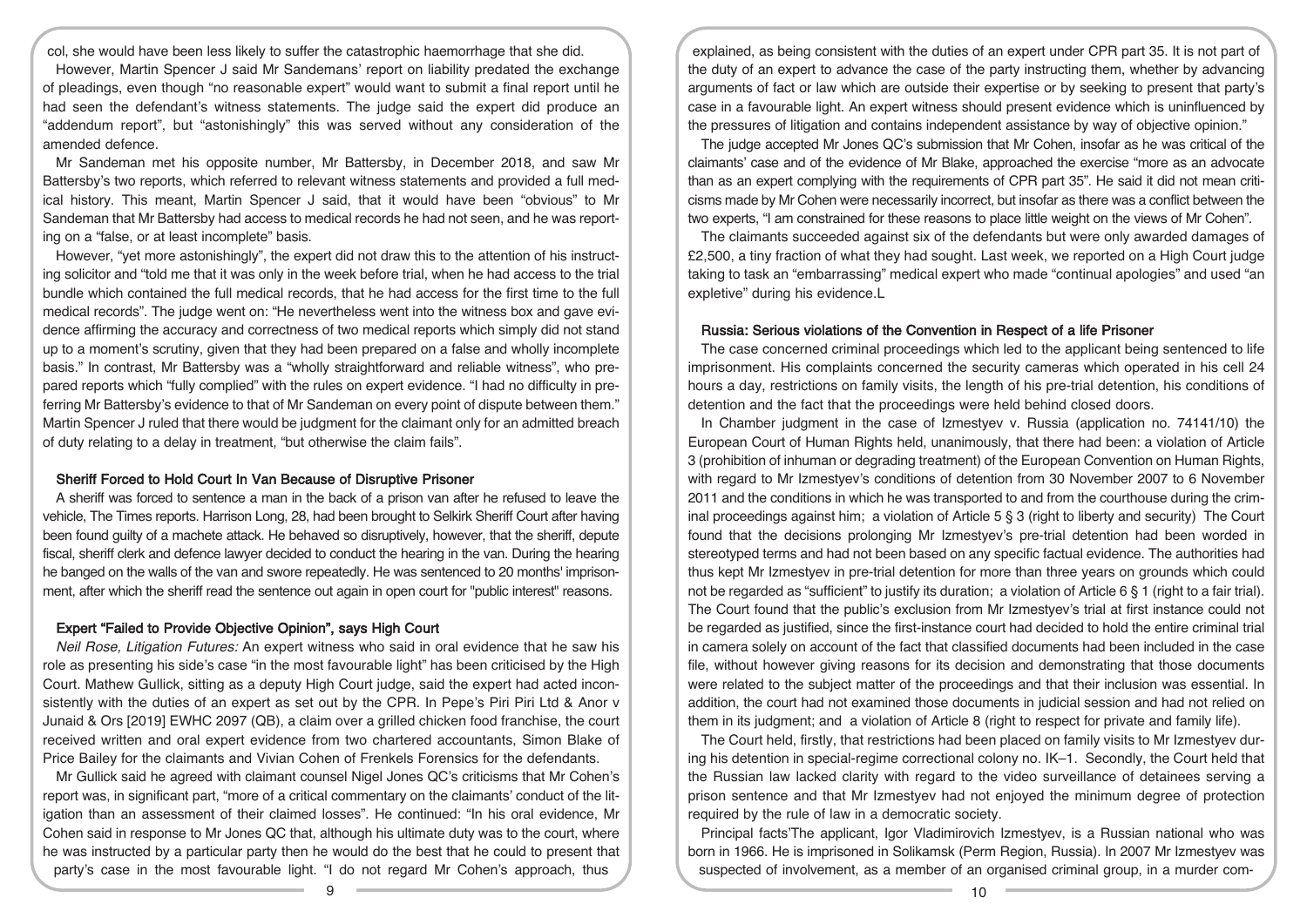mitted in 2001. He was arrested and placed in pre-trial detention. Subsequently further charges were brought against him. He was charged with several offences committed between 1994 and 2006, including the setting up and running of a criminal gang, seven murders and acts of terrorism and attempted bribery. The domestic courts extended his pre-trial detention on several occasions during the proceedings, justifying their decisions, in particular, by the seriousness of the charges against him and the risk that as a former senator he might pervert the course of justice by exerting pressure on witnesses or other participants in the criminal proceedings.

In 2009, after the preliminary hearing, the court decided to hold the trial in camera on the grounds that public proceedings might disclose a State secret or other classified information protected under federal law (Article 241 § 2 of the Code of Criminal Procedure).

In 2010 the court found Mr Izmestyev guilty of the charges and sentenced him to life imprisonment. In 2011 the Russian Supreme Court amended that judgment, but retained the life sentence. It dismissed the applicant's complaint about the lack of a public hearing.

Complaints, procedure and composition of the Court. Mr Izmestyev relied on Article 3 (prohibition of torture and inhuman or degrading treatment) regarding his conditions of detention in remand prison SIZO-2; Article 5 § 3 (right to liberty and security) with regard to the length of his pre-trial detention; Article 6 § 1 (right to a fair trial) on account of the court's decision to consider the criminal case in private session; and Article 8 (right to respect for private and family life) in connection with restrictions on his family visits (a limited number of visits, a prohibition on telephone calls to friends and relatives, a lack of privacy and physical contact) and the 24-hour operation of a video camera in the cell in which he had been detained in specialregime correctional colony no. IK–1. The application was lodged with the European Court of Human Rights on 10 December 2010. Judgment was given by a Chamber of seven judges.

Decision of the Court - Article 3 (prohibition of inhuman or degrading treatment) The Court held that Mr Izmestyev's conditions of detention in pre-trial detention centre SIZO-2 between 30 November 2007 and 6 November 2011 and the conditions in which he was transported to and from the courthouse during the criminal proceedings against him had amounted to inhuman and degrading treatment, as the Government had failed to discharge the burden of proof incumbent on them and had not rebutted Mr Izmestyev's allegations that he had been detained and transported in conditions that were contrary to Article 3. There had therefore been a violation.

Article 5 § 3 (right to liberty and security) - Mr Izmestyev's pre-trial detention had lasted three years, eleven months and twelve days. Having regard to the considerable length of this period, the Court considered that the domestic courts ought to have provided convincing reasons for extending Mr Izmestyev's detention. It noted, however, that the decisions extending the pre-trial detention were worded in formulaic terms and had not been based on any specific factual evidence. The domestic courts had maintained the applicant in pre-trial detention by referring primarily to the seriousness of the accusations against him and the complexity of the criminal case. However, the seriousness of the charge could not, in itself, be a ground for an individual's detention being extended at a late stage of the proceedings. As to the complexity of the criminal case, this factor could indeed be relevant, especially in cases involving organised crime. In the present case, however, once the evidence had been secured and the criminal case referred for trial, it was no longer sufficient to maintain Mr Izmestyev in detention if there were no other tangible indications of a risk that the course of justice would be perverted as a result of the ties to organised crime. After completion of the preliminary examination, the domestic courts had thus kept Mr Izmestyev in pre-trial detention for at least two years and

seven months, always giving the same reasons and without citing tangible factual grounds. In addition, their decisions had been "collective" ones, in the sense that they had been adopted simultaneously in respect of the applicant and several of his co-defendants. In consequence, the Court considered that, in relying primarily and systematically on the seriousness of the charges against the applicant, the authorities had maintained him in pre-trial detention for more than three years on grounds that could not be regarded as "sufficient" to justify this duration. It followed that there had been a violation.

Article 6 § 1 (right to a fair trial) - The Court noted that Mr Izmestyev had alleged that only four documents out of the hundreds included in the criminal case file were stamped "top secret", and that the Government did not dispute this. However, the first-instance court had decided to hold the entire criminal trial in camera solely on account of the fact that classified documents had been included in the case file. The court had not given reasons for its decision so as to demonstrate that those documents were related to the subject matter of the proceedings and that their inclusion was essential. Equally, it had not examined those documents in judicial session and had not relied on them in the judgment convicting the applicant. Nor had it envisaged taking measures to limit the impact of the absence of a public hearing, for example by restricting access solely to the relevant documents and by holding only certain hearings in camera, although this option was provided for in the Code of Criminal Procedure. In consequence, the public's exclusion from Mr Izmestyev's trial before the firstinstance court could not be considered justified.

The Court reiterated that a higher court could, in certain cases, rectify a procedural shortcoming before the first-instance court, for example by carrying out a complete re-examination of the case, so that all the evidence was produced in the presence of the accused at a public hearing with a view to adversarial argument. However, the Supreme Court of the Russian Federation had conducted no such re-examination in this case and had thus not made reparation for the lack of a public hearing during the criminal trial at first instance. There had therefore been a violation.

Visiting rights and contact with the outside world - The Court noted that in special-regime correctional colony no. IK-1 (Mordovia Region), Mr Izmestyev, as a prisoner serving a life sentence, had been subject to a strict regime. From 6 November 2011 to 25 November 2013 he had been able to maintain contact with the outside world by corresponding in writing. All other types of contacts had been limited. In addition, his relatives had been able to visit him in person only once every six months. The visits lasted for no longer than four hours, with the number of adult visitors being limited to two. He had been separated from his visitors by a glass partition and a prison guard had been present and within hearing distance at all times. The Court therefore held that there had been a violation of Mr Izmestyev's right to respect for his private and family life on account of the restrictions on his ability to receive family visits at the correctional colony from 6 November 2011 to 25 November 2013.

Video surveillance of the cell - The Court noted that the national legislation relied on as the legal basis for the interference with Mr Izmestyev's right to respect for his private life (specifically, Article 83 of the CECS2) lacked clarity, In particular, it did not make it possible to determine whether the domestic authorities' room for manoeuvre ("margin of appreciation") with regard to the procedures for initiating and verifying the use of video surveillance was limited to what was "necessary in a democratic society". The Court also took account of the way in which the highest Russian courts had interpreted the national law. It noted that the Constitutional Court had held that placing a convicted person under video surveillance was a consequence of sentencing an individual to a prison term and that this measure was one of the restrictions that a person could expect if he or she knowingly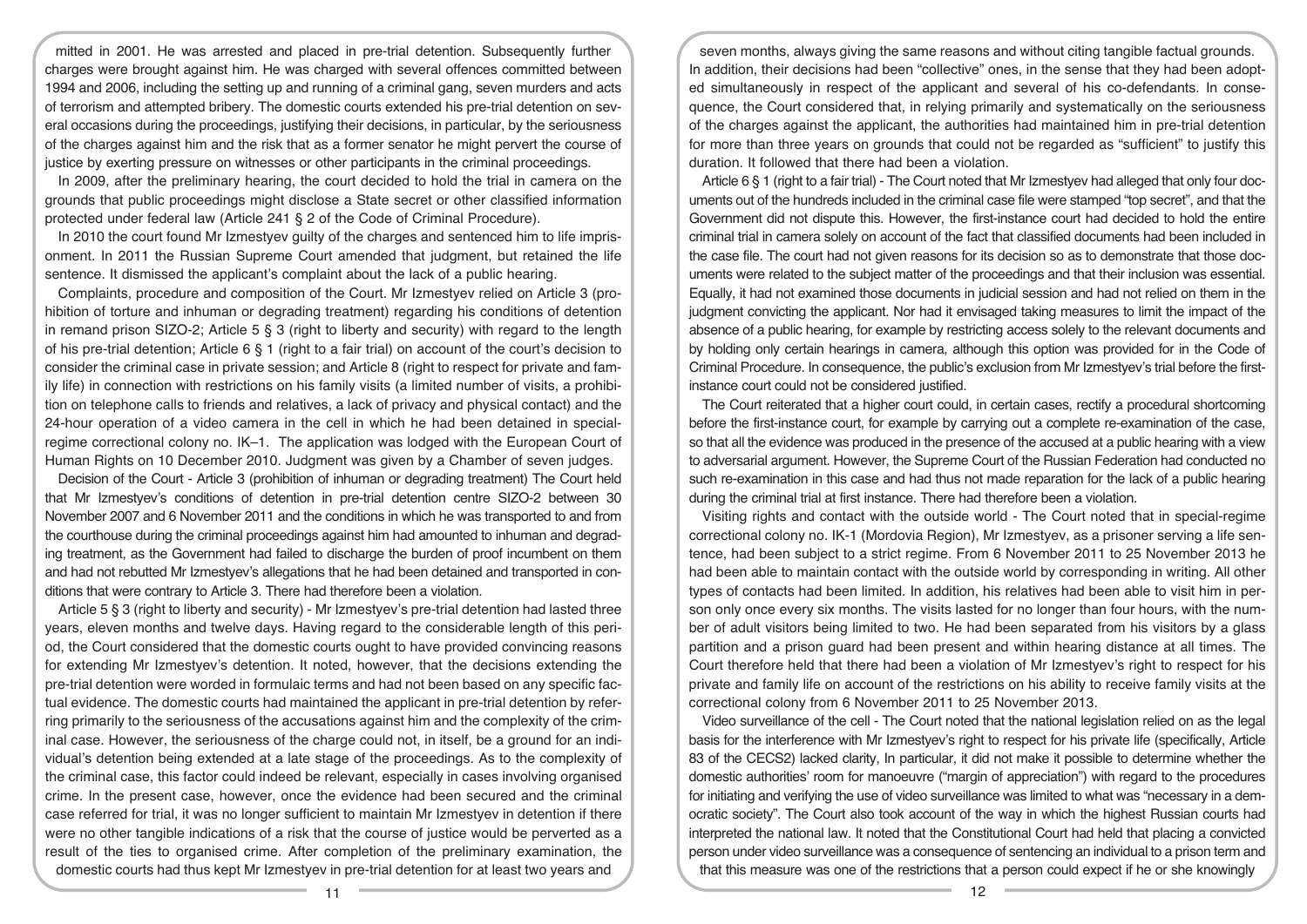committed a criminal offence. The Supreme Court had stated that placing a prisoner under video surveillance did not require that any specific decision be adopted in advance and that it was only necessary to inform the prisoner of the intended measure. The Court considered that Mr Izmestyev's case illustrated this point. The Government had not shown that the domestic-law provisions required that Mr Izmestyev's placement under video surveillance be carried out on the basis of a decision accompanied by explicit reasons, that is, analysing the factual reasons that would justify such a decision in the light of the aim being pursued, that the measure was limited in time or that the prison authorities were obliged to reconsider its merits on a regular basis. The Russian law was thus not sufficiently accessible and foreseeable, since it did not indicate with sufficient clarity the scope and manner of exercise of the relevant discretion conferred on the domestic authorities with regard to the video surveillance of convicted individuals who were serving a prison sentence. Mr Izmestyev had thus not enjoyed the minimum degree of protection required by the rule of law in a democratic society. There had been a violation of Article 8 of the Convention.

Just satisfaction (Article 41) - The Court held that Russia was to pay the applicant 10,000 euros (EUR) in respect of non-pecuniary damage and EUR 2,000 in respect of costs and expenses.

## HMP Isle of Wight - Less safe, With Weaknesses in Release and Rehabilitation Work

HMP Isle of Wight – holding nearly 1,000 men convicted of sexual offences – was found to be a respectful prison but one where safety had deteriorated and rehabilitation and release planning was not sufficiently good. Most of the prisoners held at the time of the inspection in April and May 2019 were serving long sentences for serious offences. Forty per cent of the population were over 50 years old and a significant proportion were elderly and sometimes frail. Peter Clarke, HM Chief Inspector of Prisons, said the prison continued to house a very small remand population from local courts on the island, although it was ill-suited to this role.

Since the last inspection of Isle of Wight in 2015 the assessment of respect had slipped from good, the highest grading, to reasonably good, and safety fell from reasonably good to not sufficiently good. Purposeful activity remained at reasonably good and rehabilitation and release planning remained not sufficiently good. Despite the deterioration in safety and respect, Mr Clarke said, much positive work continued at the prison. "Relationships between staff and prisoners remained good, underpinning prisoners' experience of everyday life." Most prisoners said they had a member of staff they could turn to if they had a problem and living conditions were also reasonably good. Most prisoners could get 10 hours out of their cell each weekday and gym and library provision were good. Teaching and learning were also good and achievement rates were very high on most courses, though inspectors found a large number of prisoners underemployed in a significant number of wing roles.

More concerningly, Mr Clarke said, "we found prisoners had very poor perceptions of safety. In our survey, more than half said they had felt unsafe during their time at HMP Isle of Wight and nearly a quarter felt unsafe at the time of the inspection. While violence was still not widespread, it had risen significantly since the previous inspection and the response of managers was not good enough, leading to inconsistent challenge of perpetrators and little support for victims." Many Isle of Wight prisoners were held a long way from home and families experienced significant travel times and expense visiting the prison. It was therefore disappointing that support for prisoners to maintain contact with the outside world was limited to letters, phone calls and some fairly basic visits facilities.

The long-term, high-risk sex offender population presented significant challenges in

rehabilitation and release planning, Mr Clarke said. "We found a very similar picture to the previous inspection. Fundamentally, some good work was undermined by a lack of up-to-date assessments of risk and need, high offender supervisor caseloads and a lack of contact between offender supervisors and prisoners. "This meant the one-to-one motivational work needed with the large number of prisoners who were maintaining their innocence could not take place." Around half the men at the prison maintained their innocence.

Overall, Mr Clarke said: "HMP Isle of Wight is a respectful place where good relationships between frontline staff and prisoners result in many positive outcomes. However, there needs to be a better operational grip on safety. Managers need to address the weaknesses in offender management to ensure the prison fulfils its purpose of reducing the risks these long-term prisoners pose, both within the prison and, importantly, when they are eventually released."

## HMP Pentonville - Poor Safety and Weaknesses Across All Areas

HMP Pentonville, one of the country's oldest and busiest prisons, was found by inspectors to be failing to meet the "undoubtedly great challenges" it faces, with safety assessed as particularly poor. However, Peter Clarke, HM Chief Inspector of Prisons, stopped short of invoking the rarely-used Urgent Notification (UN) protocol, which is designed to bring prisons with significant failings directly and publicly to the attention of the Secretary of State. Mr Clarke considered, but rejected, a UN at Pentonville at the inspection in April 2019 because, he said, the relatively new governor and his senior team, with active support from the (Prison) Group Director, appeared finally to be getting to grips with longstanding problems. "We found no denial of the gravity of the prison's situation, and there was a clear recognition of the scale of the work to be done." The problems were clear and serious. Built in 1842, and largely unchanged structurally since, Pentonville holds up to 1,310 adult men. It epitomises the challenges confronting ageing, inner-city prisons with transient populations, many with heightened levels of need and risk. Mr Clarke said that"the general failure to meet the undoubtedly great challenges faced by this prison and those held in it is reflected in our healthy prison assessments."Safetywas poor and respect, purposeful activity and rehabilitation and release planning were all not sufficiently good.

Violence had increased markedly, by more than 50% since 2017, driven by gang affiliations, drugs, debt and a high proportion of relatively more volatile younger prisoners who were given no targeted support. A third of prisoners said they felt unsafe. Use of force by staff had increased significantly, yet oversight and accountability were lacking. There was good attention to gang issues and staff corruption but, drugs remained hugely problematic, with a random drug test positive rate of around 29%. There were weaknesses in the physical security of the prison and ineffective use of technology. There had been four self-inflicted deaths since 2017. Recommendations by the Prisons and Probation Ombudsman following investigations had been implemented well in relation to health care but less so by the rest of the prison. Case management support (ACCT) for those in crisis was poor. Living conditions for many prisoners were still poor, with many cells overcrowded or badly equipped.

Only 57% of the prisoners surveyed said staff treated them with respect, much lower than at comparable prisons. Inspectors received several reports suggesting a poor attitude among some staff, and there was evidence of some deep-rooted cultural problems that obstructed positive work with prisoners. Many staff were inexperienced, though they were being given reasonable mentoring and leadership Daily routines were more reliable but nearly a third of prisoners were locked in cell during the working day. Inspectors were concerned that 95% of prisoners under the age of 22 said they usually spent less than two hours per day out of